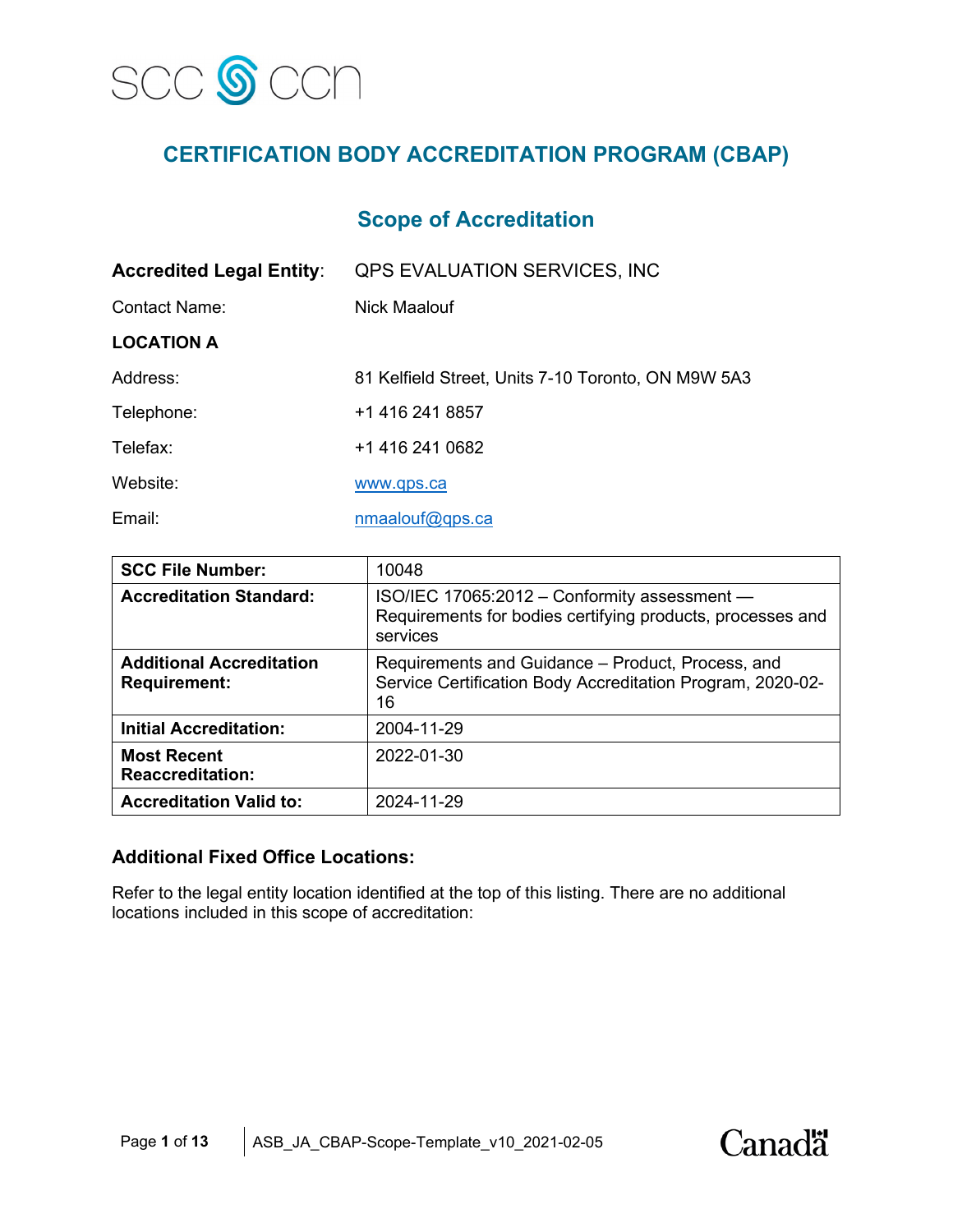

**Certification Mark:**



### **Product Certification Scheme:**

ISO/IEC 17067, Conformity assessment - Fundamentals of product certification and guidelines for product certification schemes, *scheme type 1b* most closely resembles the product certification scheme operated by this organization. This scheme type involves the certification of a whole batch of products, following selection and determination as specified in the scheme. The proportion to be tested, which can include testing of all the units in the batch (100% testing), would be based, for example, on the homogeneity of the items in the batch and the application of a sampling plan, where appropriate. If the outcome of the determination, review and decision is positive, all items in the batch may be described as certified and may have a mark of conformity affixed, if that is included in the scheme.

ISO/IEC 17067, Conformity assessment - Fundamentals of product certification and guidelines for product certification schemes, *scheme type 3* most closely resembles the product certification scheme operated by this organization. The surveillance part of this scheme involves periodically taking samples of the product from the point of production and subjecting them to determination activities to check that items produced subsequent to the initial attestation fulfil the specified requirements. The surveillance includes periodic assessment of the production process. This scheme does not provide any indication of the impact the distribution channel plays on conformity. When serious nonconformities are found, the opportunity may exist to resolve them before widespread market distribution occurs.

### **Scope of Accreditation:**

The scope of accreditation for the above-mentioned legal entity limits the use of the certification mark shown, to products that meet standards classified by the following international classification coding:

| ICS No.   | <b>Title</b>                                          | <b>Purpose</b>           |
|-----------|-------------------------------------------------------|--------------------------|
| 11.040    | <b>Medical Equipment</b>                              | <b>Electrical Safety</b> |
| 11.040.01 | Medical equipment in general                          | <b>Electrical Safety</b> |
| 11.040.10 | Aneasthetic, respiratory and reanimation<br>equipment | <b>Electrical Safety</b> |
| 11.040.20 | Transfusion, infusion and injection equipment         | <b>Electrical Safety</b> |
| 11.040.30 | Surgical instruments and materials                    | <b>Electrical Safety</b> |

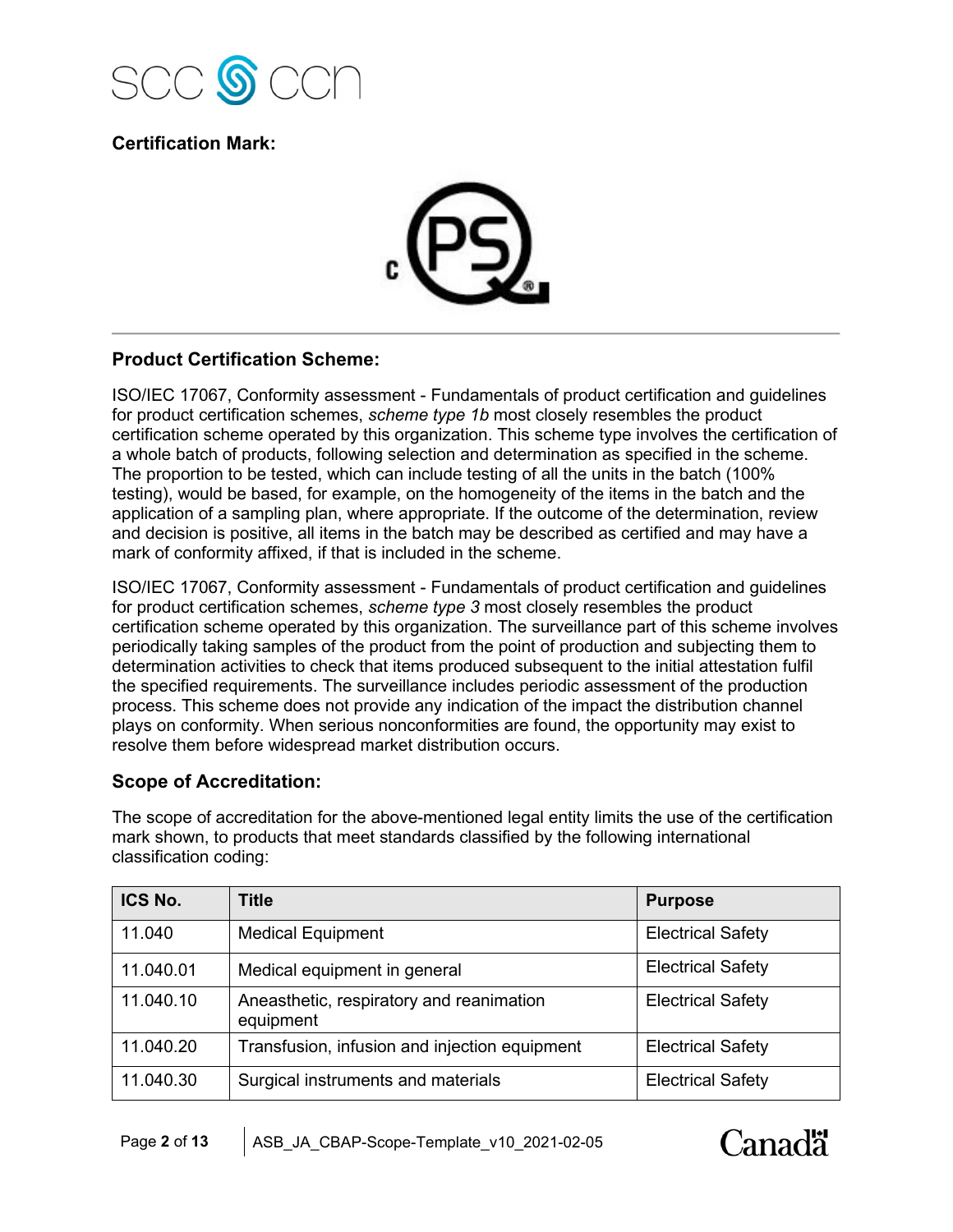

| ICS No.   | <b>Title</b>                                      | <b>Purpose</b>                                           |
|-----------|---------------------------------------------------|----------------------------------------------------------|
| 11.040.50 | Radiographic equipment                            | <b>Electrical Safety</b>                                 |
| 11.040.55 | Diagnostic equipment                              | <b>Electrical Safety</b>                                 |
| 11.040.60 | Therapy equipment                                 | <b>Electrical Safety</b>                                 |
| 11.060.20 | Dental equipment                                  | <b>Electrical Safety</b>                                 |
| 11.140    | Hospital equipment                                | <b>Electrical Safety</b>                                 |
| 13.120    | <b>Domestic Safety</b>                            | <b>Electrical Safety</b>                                 |
| 13.220.20 | Fire protection                                   | Performance                                              |
| 13.260    | Protection against electric shock                 | <b>Electrical Safety</b>                                 |
| 13.310    | Protection against crime                          | <b>Electrical Safety</b>                                 |
| 13.320    | Alarm and warning systems                         | <b>Electrical Safety</b>                                 |
| 17.220.20 | Measurement of electrical and magnetic quantities | <b>Electrical Safety</b>                                 |
| 19.020    | Test conditions and procedures in general         | <b>Electrical Safety and</b><br><b>Energy Efficiency</b> |
| 19.080    | Electrical and electronic testing                 | <b>Electrical Safety</b>                                 |
| 21.180    | Housings, enclosures, other machine parts         | Safety                                                   |
| 23.060    | Valves                                            | <b>Electrical Safety</b>                                 |
| 23.080    | Pumps                                             | <b>Electrical Safety</b>                                 |
| 23.100.50 | Control components                                | <b>Electrical Safety</b>                                 |
| 23.120    | Ventilators. Fans. Air-conditioners               | <b>Electrical Safety and</b><br><b>Energy Efficiency</b> |
| 25.040.40 | Industrial process measurement and control        | <b>Electrical Safety</b>                                 |
| 25.080    | Machine tools                                     | <b>Electrical Safety</b>                                 |
| 25.080.10 | Lathes                                            | <b>Electrical Safety</b>                                 |
| 25.080.20 | Boring and milling machines                       | <b>Electrical Safety</b>                                 |
| 25.080.25 | Planing machines                                  | <b>Electrical Safety</b>                                 |
| 25.080.30 | <b>Broaching machines</b>                         | <b>Electrical Safety</b>                                 |
| 25.080.40 | Drilling machines                                 | <b>Electrical Safety</b>                                 |
| 25.080.50 | Grinding and polishing machines                   | <b>Electrical Safety</b>                                 |
| 25.080.60 | Sawing machines                                   | <b>Electrical Safety</b>                                 |

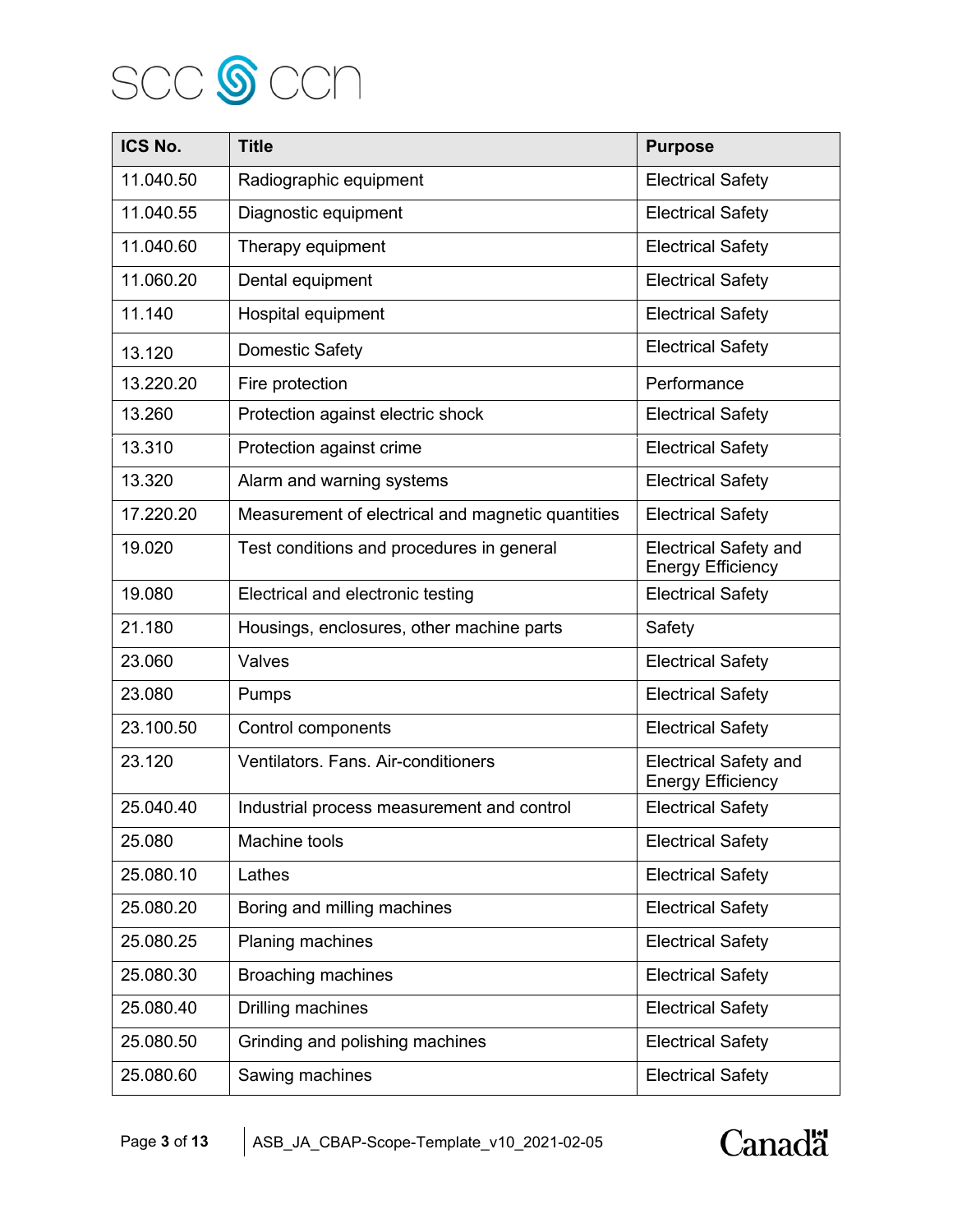

| ICS No.   | <b>Title</b>                                   | <b>Purpose</b>                                           |
|-----------|------------------------------------------------|----------------------------------------------------------|
| 25.140.20 | Electric tools                                 | <b>Electrical Safety</b>                                 |
| 25.160.30 | Welding equipment                              | <b>Electrical Safety</b>                                 |
| 25.180.10 | Electric furnaces                              | <b>Electrical Safety</b>                                 |
| 25.180.20 | <b>Fuel Furnaces</b>                           | Performance and Safety                                   |
| 27.060.30 | Boilers and heat exchangers                    | Performance & Safety                                     |
| 27.160    | Solar energy engineering                       | <b>Electrical Safety</b><br>(Photovoltaic Panels)        |
| 29.020    | Electrical engineering in general              | Safety, Performance                                      |
| 29.060.01 | Electrical wires and cables in general         | <b>Electrical Safety and</b><br>Performance              |
| 29.060.10 | <b>Wires</b>                                   | <b>Electrical Safety and</b><br>Performance              |
| 29.060.20 | Cables                                         | <b>Electrical Safety and</b><br>Performance              |
| 29.080.30 | Insulation systems                             | <b>Electrical Safety</b>                                 |
| 29.100.01 | Components for electrical equipment in general | <b>Electrical Safety</b>                                 |
| 29.100.10 | Magnetic components                            | <b>Electrical Safety</b>                                 |
| 29.100.20 | Electrical and electromechanical components    | <b>Electrical Safety</b>                                 |
| 29.120    | <b>Electrical accessories</b>                  | <b>Electrical Safety</b>                                 |
| 29.120.10 | Conduits for electrical purposes               | <b>Electrical Safety</b>                                 |
| 29.120.20 | Connecting devices                             | <b>Electrical Safety</b>                                 |
| 29.120.30 | Plugs, socket-outlets, couplers                | <b>Electrical Safety</b>                                 |
| 29.120.40 | <b>Switches</b>                                | <b>Electrical Safety</b>                                 |
| 29.120.50 | Fuses and other overcurrent protection devices | <b>Electrical Safety</b>                                 |
| 29.120.70 | Relays                                         | <b>Electrical Safety</b>                                 |
| 29.130.10 | High voltage switchgear and controlgear        | <b>Electrical Safety</b>                                 |
| 29.130.20 | Low voltage switchgear and controlgear         | <b>Electrical Safety</b>                                 |
| 29.140    | Lamps and related equipment                    | <b>Electrical Safety</b>                                 |
| 29.140.10 | Lamp caps and holders                          | <b>Electrical Safety</b>                                 |
| 29.140.20 | Incandescent lamps                             | <b>Electrical Safety and</b><br><b>Energy Efficiency</b> |

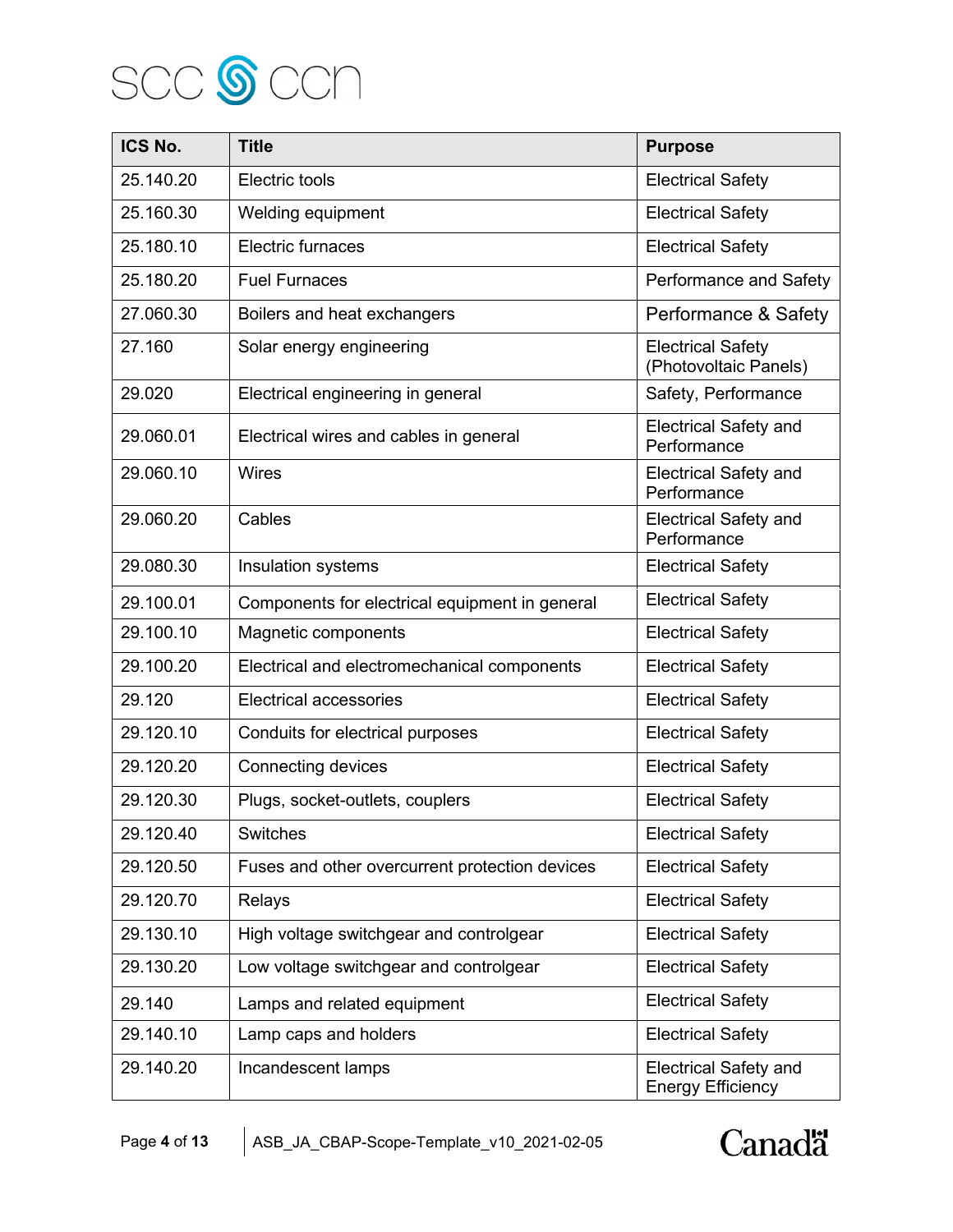

| ICS No.   | <b>Title</b>                                    | <b>Purpose</b>                                           |
|-----------|-------------------------------------------------|----------------------------------------------------------|
| 29.140.30 | Fluorescent lamps. Discharge lamps              | Electrical Safety,<br><b>Energy Efficiency</b>           |
| 29.140.40 | Luminaires                                      | <b>Electrical Safety and</b><br><b>Energy Efficiency</b> |
| 29.140.50 | Lighting installation systems                   | <b>Electrical Safety</b>                                 |
| 29.160.20 | Generators                                      | <b>Electrical Safety</b>                                 |
| 29.160.30 | <b>Motors</b>                                   | <b>Electrical Safety and</b><br><b>Energy Efficiency</b> |
| 29.160.40 | Generating sets                                 | <b>Electrical Safety</b>                                 |
| 29.180    | <b>Transformers. Reactors</b>                   | <b>Electrical Safety and</b><br><b>Energy Efficiency</b> |
| 29.200    | Rectifiers. Convertors. Stabilized power supply | <b>Electrical Safety</b>                                 |
| 29.220    | <b>Galvanic Cells and batteries</b>             | <b>Electrical Safety</b>                                 |
| 29.260.10 | Electrical installations for outdoor use        | <b>Electrical Safety</b>                                 |
| 29.260.20 | Electrical apparatus for explosive atmospheres  | <b>Electrical Safety</b>                                 |
| 31.040.10 | <b>Fixed resistors</b>                          | <b>Electrical Safety</b>                                 |
| 31.040.20 | Potentiometers, variable resistors              | <b>Electrical Safety</b>                                 |
| 31.040.30 | <b>Thermistors</b>                              | <b>Electrical Safety</b>                                 |
| 31.060.10 | <b>Fixed capacitors</b>                         | <b>Electrical Safety</b>                                 |
| 31.060.20 | Ceramic and mica capacitors                     | <b>Electrical Safety</b>                                 |
| 31.060.30 | Paper and plastics capacitors                   | <b>Electrical Safety</b>                                 |
| 31.060.40 | Tantalum electrolytic capacitors                | <b>Electrical Safety</b>                                 |
| 31.060.50 | Aluminum electrolytic capacitors                | <b>Electrical Safety</b>                                 |
| 31.060.60 | Variable capacitors                             | <b>Electrical Safety</b>                                 |
| 31.060.70 | Power capacitors                                | <b>Electrical Safety</b>                                 |
| 31.100    | Electronic tubes                                | <b>Electrical Safety</b>                                 |
| 31.120    | Electronic display devices                      | <b>Electrical Safety</b>                                 |
| 31.160    | <b>Electric filters</b>                         | <b>Electrical Safety</b>                                 |
| 31.180    | Printed circuits and boards                     | <b>Electrical Safety</b>                                 |
| 31.190    | Electronic component assemblies                 | <b>Electrical Safety</b>                                 |

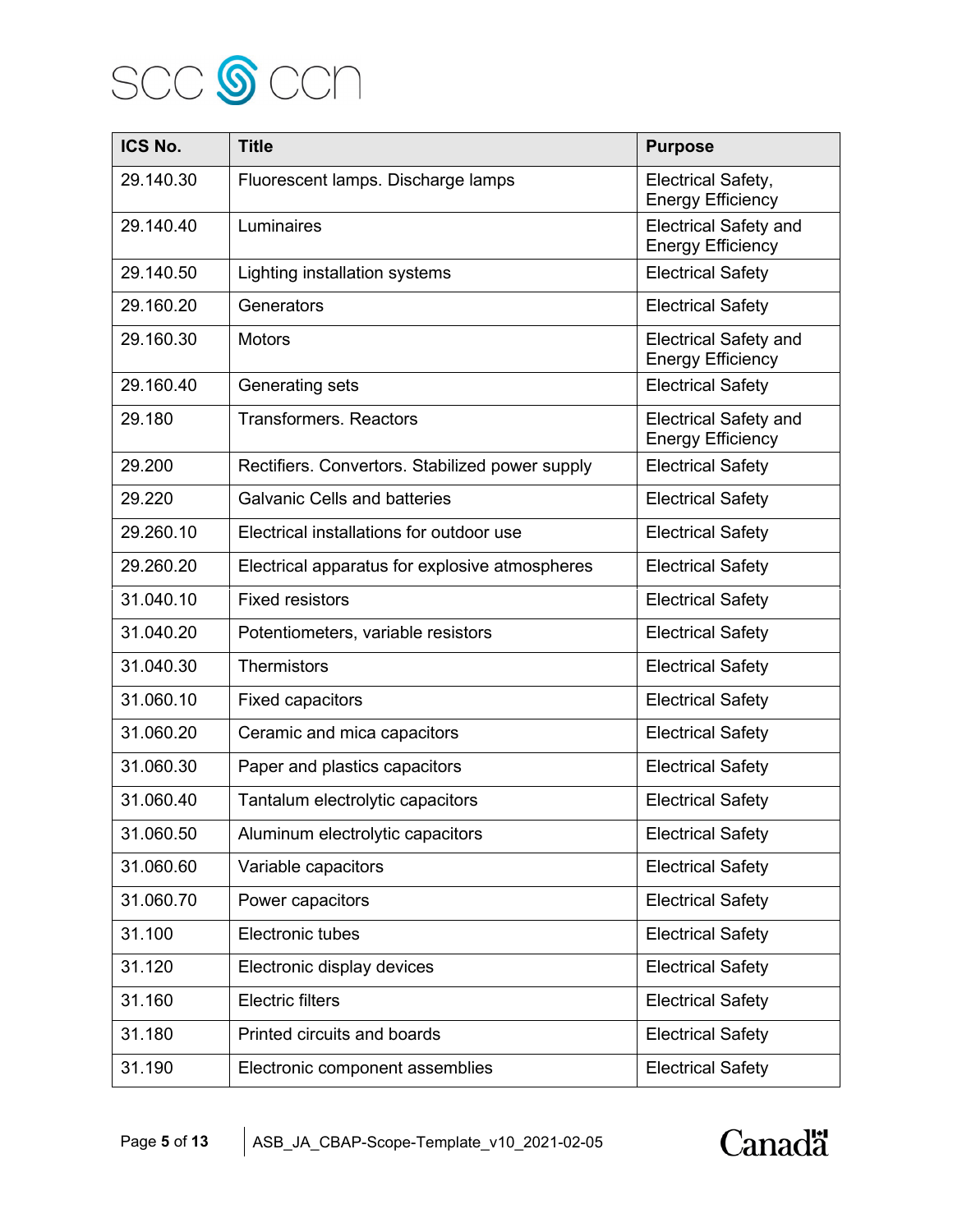

| ICS No.   | <b>Title</b>                                              | <b>Purpose</b>                              |
|-----------|-----------------------------------------------------------|---------------------------------------------|
| 31.220.10 | Plug-and-socket devices. Connectors                       | <b>Electrical Safety</b>                    |
| 31.220.20 | <b>Switches</b>                                           | <b>Electrical Safety</b>                    |
| 31.240    | Mechanical structures for electronic equipment            | <b>Electrical Safety</b>                    |
| 31.260    | Optoelectronics. Laser equipment                          | <b>Electrical Safety</b>                    |
| 33.040.40 | Data communication networks                               | <b>Electrical Safety</b>                    |
| 33.050.10 | Telephone equipment                                       | <b>Electrical Safety</b>                    |
| 33.060.20 | Receiving and transmitting equipment                      | <b>Electrical Safety</b>                    |
| 33.160.20 | Radio receivers                                           | <b>Electrical Safety</b>                    |
| 33.160.25 | <b>Television receivers</b>                               | <b>Electrical Safety</b>                    |
| 33.160.30 | Audio systems                                             | <b>Electrical Safety</b>                    |
| 33.160.40 | Video systems                                             | <b>Electrical Safety</b>                    |
| 33.160.50 | Accessories                                               | <b>Electrical Safety</b>                    |
| 33.160.60 | Multimedia systems and teleconferencing<br>equipment      | <b>Electrical Safety</b>                    |
| 35.020    | Information technology (IT) in general                    | <b>Electrical Safety</b>                    |
| 35.160    | Microprocessor systems                                    | <b>Electrical Safety</b>                    |
| 35.180    | IT terminal and other peripheral equipment                | <b>Electrical Safety</b>                    |
| 35.260    | Office machines                                           | <b>Electrical Safety</b>                    |
| 37.040.10 | Photographic equipment. Projectors                        | <b>Electrical Safety</b>                    |
| 39.040.20 | <b>Clocks</b>                                             | <b>Electrical Safety</b>                    |
| 43.040    | Road vehicle systems                                      | <b>Electrical Safety</b>                    |
| 43.040.10 | Electrical and electronic equipment                       | <b>Electrical Safety and</b><br>Performance |
| 43.040.20 | Lighting, signaling, and warning devices                  | <b>Electrical Safety</b>                    |
| 43.060.50 | Electrical and electronic equipment. Control<br>systems   | <b>Electrical Safety and</b><br>Performance |
| 47.020.60 | Electrical equipment of ships and of marine<br>structures | <b>Electrical Safety</b>                    |
| 53.020.20 | Cranes                                                    | <b>Electrical Safety</b>                    |
| 55.040    | Packaging materials and accessories                       | Safety                                      |

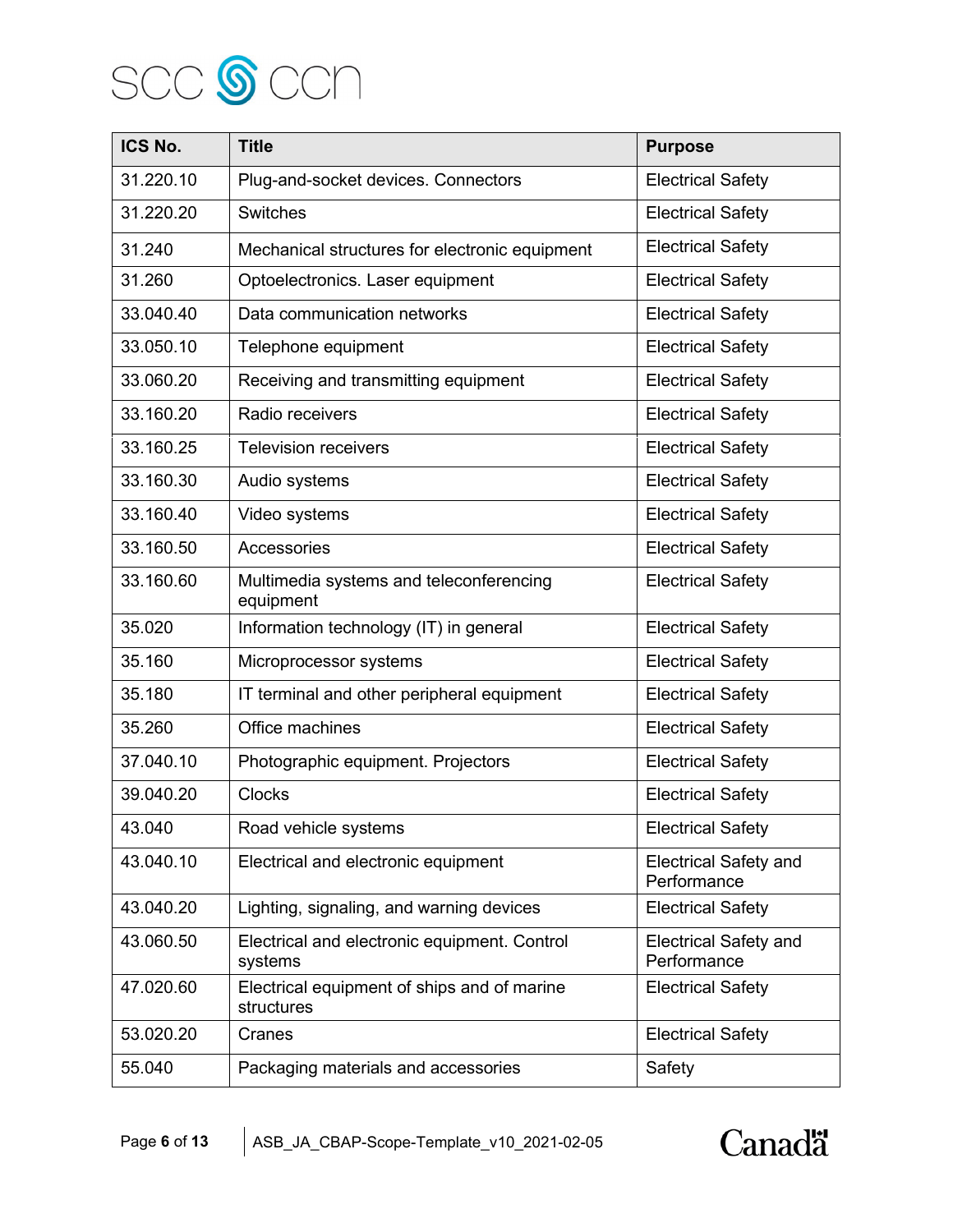

| ICS No.   | <b>Title</b>                                                     | <b>Purpose</b>                                           |
|-----------|------------------------------------------------------------------|----------------------------------------------------------|
| 55.200    | Packaging machinery                                              | <b>Electrical Safety</b>                                 |
| 55.230    | Distribution and vending machines                                | <b>Electrical Safety</b>                                 |
| 61.080    | Sewing machines and other equipment for the<br>clothing industry | <b>Electrical Safety</b>                                 |
| 65.040.10 | Livestock buildings, installations and equipment                 | <b>Electrical Safety</b>                                 |
| 65.060.70 | Horticultural equipment                                          | <b>Electrical Safety</b>                                 |
| 75.200    | Petroleum products and natural gas handling<br>Equipment         | Performance and Safety                                   |
| 65.060.50 | Harvesting equipment                                             | Performance and Safety                                   |
| 79.120.10 | Woodworking machines                                             | <b>Electrical Safety</b>                                 |
| 91.140.50 | Electricity supply systems                                       | <b>Electrical Safety</b>                                 |
| 91.140.65 | Water heating equipment                                          | Performance, Energy<br><b>Efficiency and Safety</b>      |
| 91.140.90 | Lifts. Escalators                                                | <b>Electrical Safety</b>                                 |
| 91.160.10 | Interior lighting                                                | <b>Electrical Safety and</b><br><b>Energy Efficiency</b> |
| 91.160.20 | <b>Exterior building lighting</b>                                | <b>Electrical Safety and</b><br><b>Energy Efficiency</b> |
| 93.080.40 | Street lighting and related equipment                            | <b>Electrical Safety and</b><br><b>Energy Efficiency</b> |
| 97.020    | Home economics in general                                        | <b>Electrical Safety</b>                                 |
| 97.030    | Domestic electric appliances in general                          | <b>Electrical Safety</b>                                 |
| 97.040    | Kitchen equipment                                                | Performance, Energy<br><b>Efficiency and Safety</b>      |
| 97.040.20 | Cooking ranges, working tables, ovens and similar<br>appliances  | Performance and Safety                                   |
| 97.040.30 | Domestic refrigerating appliances                                | <b>Electrical Safety and</b><br><b>Energy Efficiency</b> |
| 97.040.40 | <b>Dishwashers</b>                                               | <b>Electrical Safety and</b><br><b>Energy Efficiency</b> |
| 97.040.50 | Small kitchen appliances                                         | <b>Electrical Safety and</b><br><b>Energy Efficiency</b> |
| 97.060    | Laundry appliances                                               | <b>Electrical Safety and</b><br><b>Energy Efficiency</b> |
| 97.080    | <b>Cleaning appliances</b>                                       | <b>Electrical Safety</b>                                 |

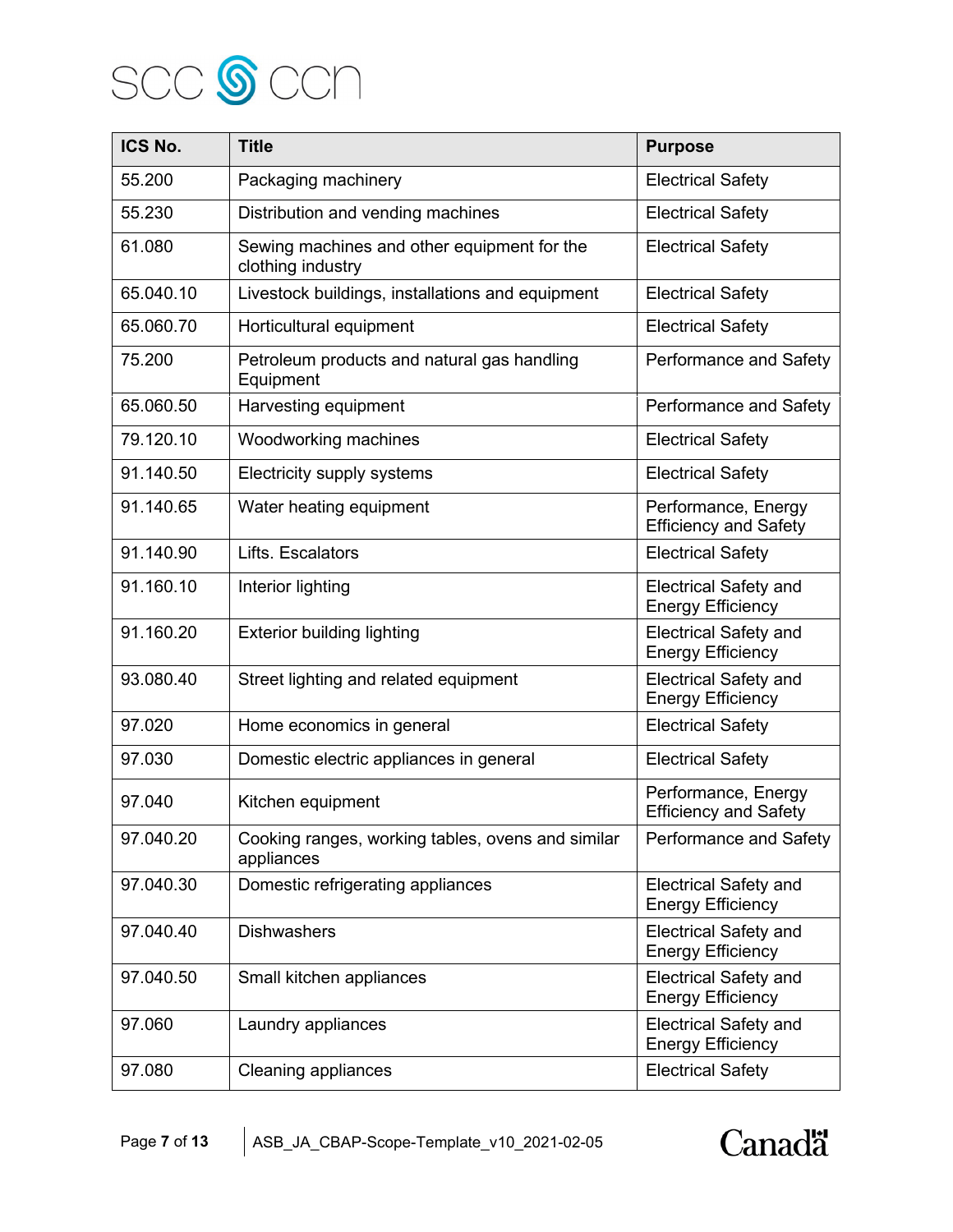

| ICS No.   | <b>Title</b>                                              | <b>Purpose</b>                                           |
|-----------|-----------------------------------------------------------|----------------------------------------------------------|
| 97.100    | Domestic, commercial and industrial heating<br>appliances | <b>Electrical Safety</b>                                 |
| 97.100.10 | Electric heaters                                          | <b>Electrical Safety and</b><br><b>Energy Efficiency</b> |
| 97.100.20 | Gas heaters                                               | Performance and Safety                                   |
| 97.120    | Automatic controls for household use                      | <b>Electrical Safety</b>                                 |
| 97.170    | Body care equipment                                       | <b>Electrical Safety</b>                                 |
| 97.180    | Miscellaneous domestic and commercial<br>equipment        | <b>Electrical Safety and</b><br><b>Energy Efficiency</b> |
| 97.195    | Items of art and handicrafts                              | <b>Electrical Safety</b>                                 |
| 97.200.10 | Theatre, stage and studio equipment                       | <b>Electrical Safety</b>                                 |
| 97.200.20 | <b>Musical instruments</b>                                | <b>Electrical Safety</b>                                 |
| 97.200.50 | Toys                                                      | <b>Electrical Safety</b>                                 |

**Accreditation for the purpose of Notified Body activity, pursuant to the Conformity Assessment Protocol in the Canada-European Union Comprehensive Economic and Trade Agreement (CETA)**

#### **Note: SCC takes into account EA 02/17.**

Directive/Regulation:

Equipment and protective systems intended for use in potentially explosive atmospheres (ATEX) 2014/34/EU

Conformity assessment modules:

- EU-type Examination (Module B)
- Conformity to type based on quality assurance of the production process (Module D)
- Conformity to type based on product verification (Module F)
- Conformity to type based on internal production control plus supervised product testing (Module C1)
- Conformity to type based on product quality assurance (Module E)
- Conformity based on unit verification (Module G)

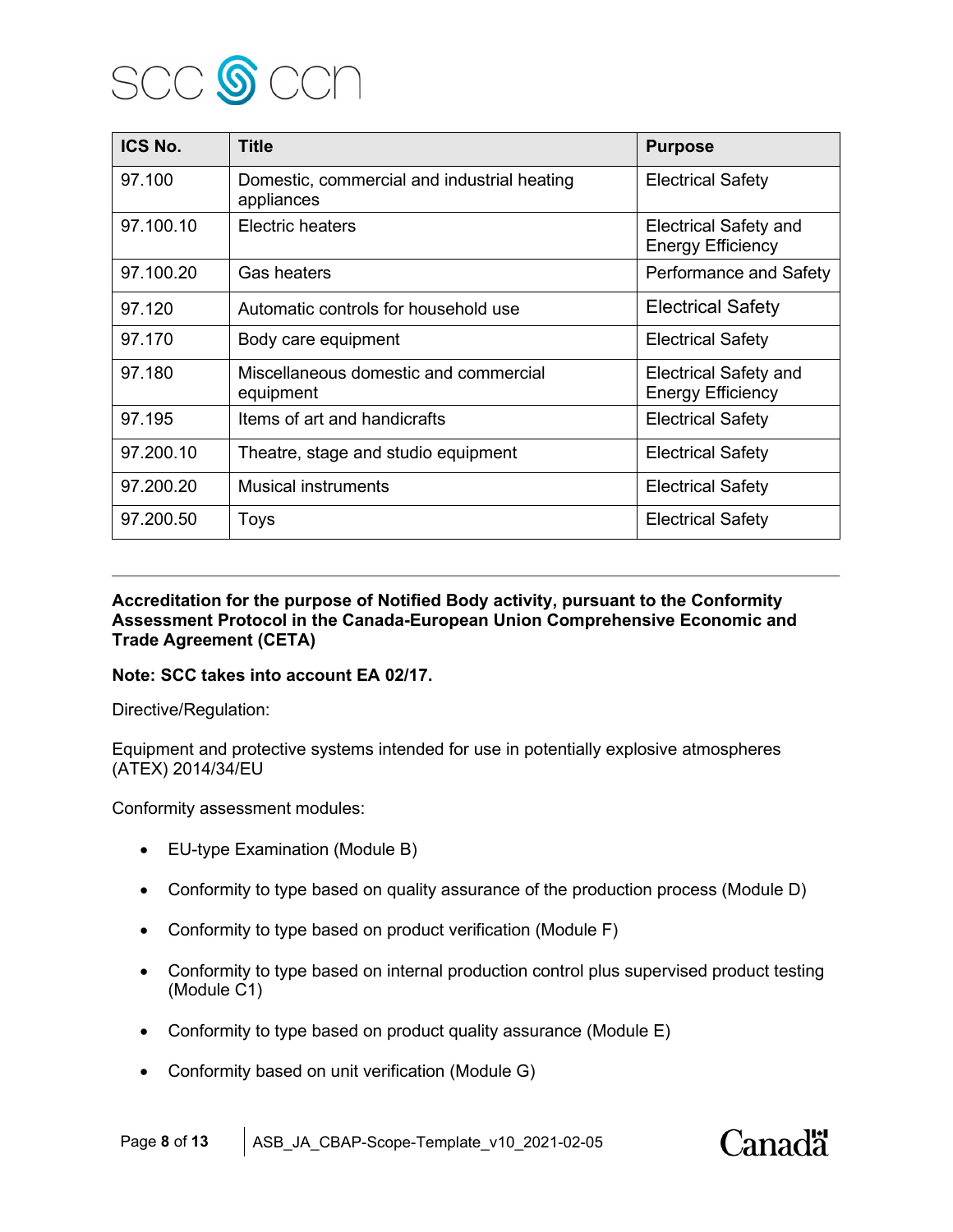

| <b>Product family, product</b><br>/Intended use/Product<br>range                                                                                                                                                                                                                                                                                                                                                                                                                                                                                                                                                                                                                                                                                                                                                                                                                                                                                                                                                                                                                                                                                                                                                                                                                                                                  | Procedure /<br><b>Modules</b>                                                                                                                                                                                                                                                                                                                                                                                                                                                     | <b>Annexes of</b><br><b>Directive</b>                                                                                                                                                   | Equipment/<br><b>Protection</b>                                                                                                                | <b>Applicable Standards</b>                                                                                                                                                                                                                                                                                                                                                                                                                                                                                                                                                                                                                                                                                                                                                                                                                                                                                                                                                                                                                                                                                                                                                                                                                                                                                                                                                                                                                                         |
|-----------------------------------------------------------------------------------------------------------------------------------------------------------------------------------------------------------------------------------------------------------------------------------------------------------------------------------------------------------------------------------------------------------------------------------------------------------------------------------------------------------------------------------------------------------------------------------------------------------------------------------------------------------------------------------------------------------------------------------------------------------------------------------------------------------------------------------------------------------------------------------------------------------------------------------------------------------------------------------------------------------------------------------------------------------------------------------------------------------------------------------------------------------------------------------------------------------------------------------------------------------------------------------------------------------------------------------|-----------------------------------------------------------------------------------------------------------------------------------------------------------------------------------------------------------------------------------------------------------------------------------------------------------------------------------------------------------------------------------------------------------------------------------------------------------------------------------|-----------------------------------------------------------------------------------------------------------------------------------------------------------------------------------------|------------------------------------------------------------------------------------------------------------------------------------------------|---------------------------------------------------------------------------------------------------------------------------------------------------------------------------------------------------------------------------------------------------------------------------------------------------------------------------------------------------------------------------------------------------------------------------------------------------------------------------------------------------------------------------------------------------------------------------------------------------------------------------------------------------------------------------------------------------------------------------------------------------------------------------------------------------------------------------------------------------------------------------------------------------------------------------------------------------------------------------------------------------------------------------------------------------------------------------------------------------------------------------------------------------------------------------------------------------------------------------------------------------------------------------------------------------------------------------------------------------------------------------------------------------------------------------------------------------------------------|
| Group I electrical:<br>- - Category M1 equipment<br>-- Category M2 equipment<br>- - Protective systems<br>- - Safety devices, controlling<br>devices & regulating devices<br>- - Components<br>Group I non-electrical:<br>-- Category M1 equipment<br>- - Category M2 equipment<br>- - Protective systems<br>- - Safety devices, controlling<br>devices & regulating devices<br>-- Components<br>Group II gas electrical:<br>- - Category 1 equipment<br>- - Category 2 equipment<br>- - Category 3 equipment<br>- - Protective systems<br>- - Safety devices, controlling<br>devices & regulating devices<br>- - Components<br>Group II dust electrical:<br>- - Category 1 equipment<br>- - Category 2 equipment<br>- - Category 3 equipment<br>- - Protective systems<br>- - Safety devices, controlling<br>devices & regulating devices<br>- - Components<br>Group II gas non-electrical:<br>- - Category 1 equipment<br>- - Category 2 equipment<br>- - Category 3 equipment<br>- - Protective systems<br>- - Safety devices, controlling<br>devices & regulating devices<br>-- Components<br>Group II dust non-electrical:<br>-- Category 1 equipment<br>- - Category 2 equipment<br>- - Category 3 equipment<br>- - Protective systems<br>- - Safety devices, controlling<br>devices & regulating devices<br>- - Components | EU-type<br>Examination<br>(Module B)<br>Conformity to type<br>based on quality<br>assurance of the<br>production<br>process (Module<br>D)<br>Conformity to type<br>based on product<br>verification<br>(Module F)<br>Conformity to type<br>based on internal<br>production control<br>plus<br>supervised<br>product testing<br>(Module C1)<br>Conformity to type<br>based on product<br>quality assurance<br>(Module E)<br>Conformity based<br>on unit verification<br>(Module G) | Annex III<br>Annex IV<br>Annex V<br>Annex VI<br>Annex VII<br>Annex IX<br>Essential<br>Health &<br>Safety<br>Requirement<br>s, Annex II of<br>the ATEX<br><b>Directive</b><br>2014/34/EU | Electrical<br>Equipment<br>"d", "e", "i",<br>"m", "n", "o",<br>"p" "q" "t" and<br>" $V$ "<br>Non-<br>electrical<br>Equipment<br>"b" "c"<br>"k" | EN 1834-3<br>Reciprocating internal combustion<br>engines - Safety requirements for<br>design and construction of engines<br>for use in potentially explosive<br>atmospheres - Part 3: Group II<br>engines for use in flammable dust<br>atmospheres<br><b>EN 13012</b><br>Petrol filling stations - Construction<br>and performance of automatic<br>nozzles for use on fuel dispensers<br>EN 13617-1<br>Petrol filling stations - Part 1: Safety<br>requirements for construction and<br>performance of metering pumps,<br>dispensers and remote pumping<br>units<br>EN 13617-2<br>Petrol filling stations - Part 2: Safety<br>requirements for construction and<br>performance of safe breaks for use<br>on metering pumps and dispensers<br>EN 13617-3<br>Petrol filling stations - Part 3: Safety<br>requirements for construction and<br>performance of shear valves<br>EN 13617-4<br>Petrol filling stations - Part 4: Safety<br>requirements for construction and<br>performance of swivels for use on<br>metering pumps and dispensers<br>EN 14678-1<br>LPG equipment and accessories -<br>Construction and performance of<br>LPG equipment for automotive filling<br>stations - Part 1: Dispensers<br><b>EN 14986</b><br>Design of fans working in potentially<br>explosive atmospheres<br><b>EN 15198</b><br>Methodology for the risk assessment<br>of non-electrical equipment and<br>components for intended use in<br>potentially explosive atmospheres |

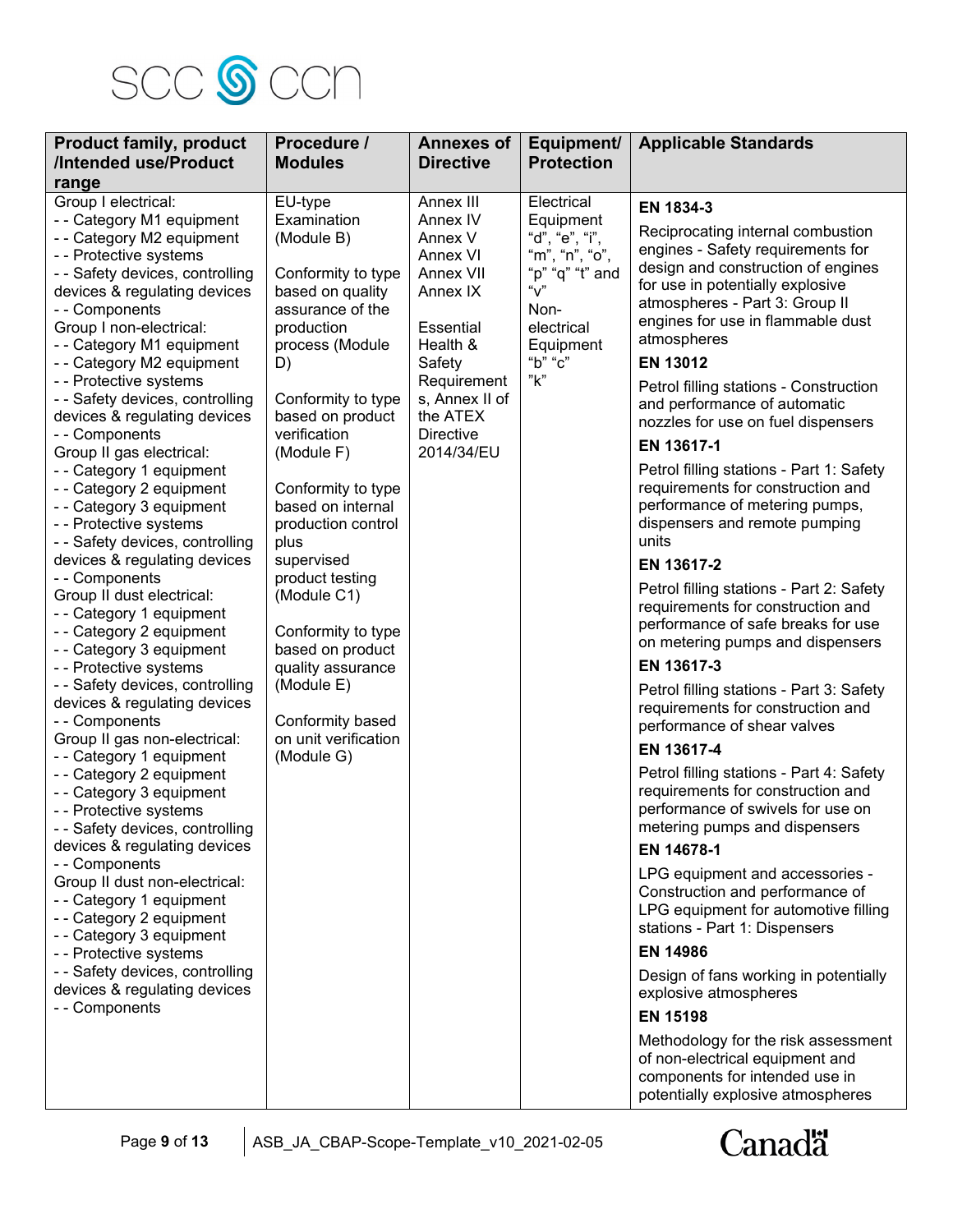

|  |  | <b>EN ISO 16852</b>                                                                                                                                                                                                         |
|--|--|-----------------------------------------------------------------------------------------------------------------------------------------------------------------------------------------------------------------------------|
|  |  | Flame arresters - Performance<br>requirements, test methods and limits<br>for use                                                                                                                                           |
|  |  | EN ISO 80079-36                                                                                                                                                                                                             |
|  |  | Explosive atmospheres - Part 36:<br>Non-electrical equipment for<br>explosive atmospheres - Basic<br>method and requirements                                                                                                |
|  |  | EN ISO 80079-37                                                                                                                                                                                                             |
|  |  | Explosive atmospheres - Part 37:<br>Non-electrical equipment for<br>explosive atmospheres - Non-<br>electrical type of protection<br>constructional safety "c", control of<br>ignition sources "b", liquid immersion<br>"k" |
|  |  | EN 50050-1                                                                                                                                                                                                                  |
|  |  | Electrostatic hand-held spraying<br>equipment - Safety requirements -<br>Part 1: Hand-held spraying<br>equipment for ignitable liquid coating<br>materials                                                                  |
|  |  | EN 50050-2                                                                                                                                                                                                                  |
|  |  | Electrostatic hand-held spraying<br>equipment - Safety requirements -<br>Part 2: Hand-held spraying<br>equipment for ignitable coating<br>powder                                                                            |
|  |  | EN 50050-3                                                                                                                                                                                                                  |
|  |  | Electrostatic hand-held spraying<br>equipment - Safety requirements -<br>Part 3: Hand-held spraying<br>equipment for ignitable flock                                                                                        |
|  |  | <b>EN 50176</b>                                                                                                                                                                                                             |
|  |  | Stationary electrostatic application<br>equipment for ignitable liquid coating<br>material - Safety requirements                                                                                                            |
|  |  | <b>EN 50177</b>                                                                                                                                                                                                             |
|  |  | Stationary electrostatic application<br>equipment for ignitable coating<br>powders - Safety requirements                                                                                                                    |
|  |  | EN 50271                                                                                                                                                                                                                    |
|  |  | Electrical apparatus for the detection<br>and measurement of combustible<br>gases, toxic gases or oxygen -<br>Requirements and tests for<br>apparatus using software and/or<br>digital technologies                         |

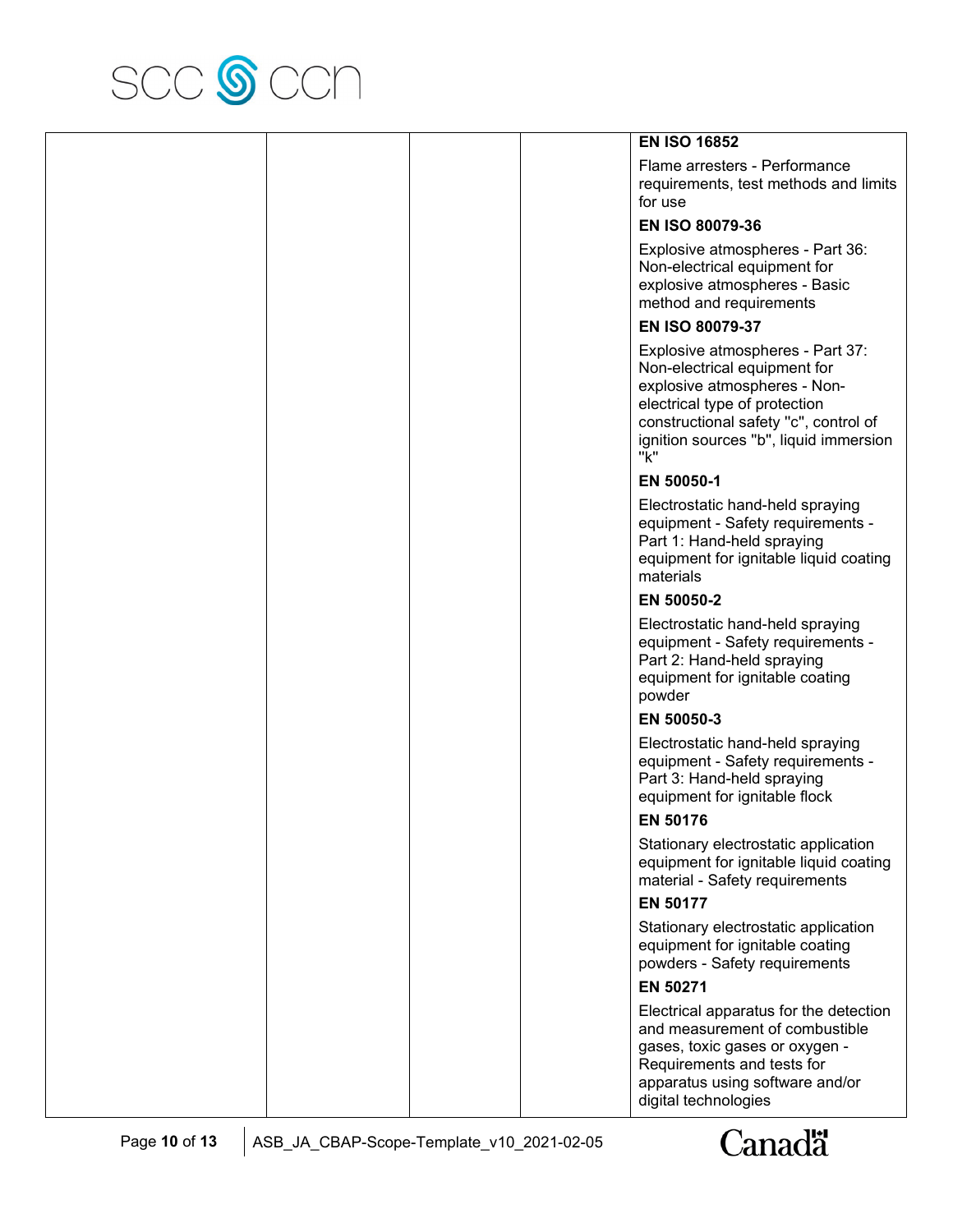

|  | EN 50303                                                                                                                     |
|--|------------------------------------------------------------------------------------------------------------------------------|
|  | Group I, Category M1 equipment<br>intended to remain functional in<br>atmospheres endangered by<br>firedamp and/or coal dust |
|  | <b>EN 50495</b>                                                                                                              |
|  | Safety devices required for the safe<br>functioning of equipment with respect<br>to explosion risks                          |
|  | EN 60079-0& IEC 60079-0                                                                                                      |
|  | Explosive atmospheres - Part 0:<br>Equipment - General requirements                                                          |
|  | EN 60079-1/ IEC 60079-1                                                                                                      |
|  | Explosive atmospheres - Part 1:<br>Equipment protection by flameproof<br>enclosures "d"                                      |
|  | EN 60079-2& IEC 60079-2:                                                                                                     |
|  | Explosive atmospheres - Part 2:<br>Equipment protection by pressurized<br>enclosure "p"                                      |
|  | EN 60079-5:& IEC 60079-5:                                                                                                    |
|  | Explosive atmospheres - Part 5:<br>Equipment protection by powder<br>filling "q"                                             |
|  | EN 60079-6& IEC 60079-6                                                                                                      |
|  | Explosive atmospheres - Part 6:<br>Equipment protection by liquid<br>immersion "o"                                           |
|  | EN 60079-7& IEC 60079-7                                                                                                      |
|  | Explosive atmospheres - Part 7:<br>Equipment protection by increased<br>safety "e"                                           |
|  | EN 60079-11 & IEC 60079-11                                                                                                   |
|  | Explosive atmospheres - Part 11:<br>Equipment protection by intrinsic<br>safety "i"                                          |
|  | EN 60079-13                                                                                                                  |
|  | Explosive atmospheres - Part 13:<br>Equipment protection by pressurized<br>room "p" and artificially ventilated<br>room "v"  |
|  | EN 60079-15 & IEC 60079-15                                                                                                   |
|  | Explosive atmospheres - Part 15:<br>Equipment protection by type of<br>protection "n"                                        |
|  | EN 60079-18 & IEC 60079-18                                                                                                   |

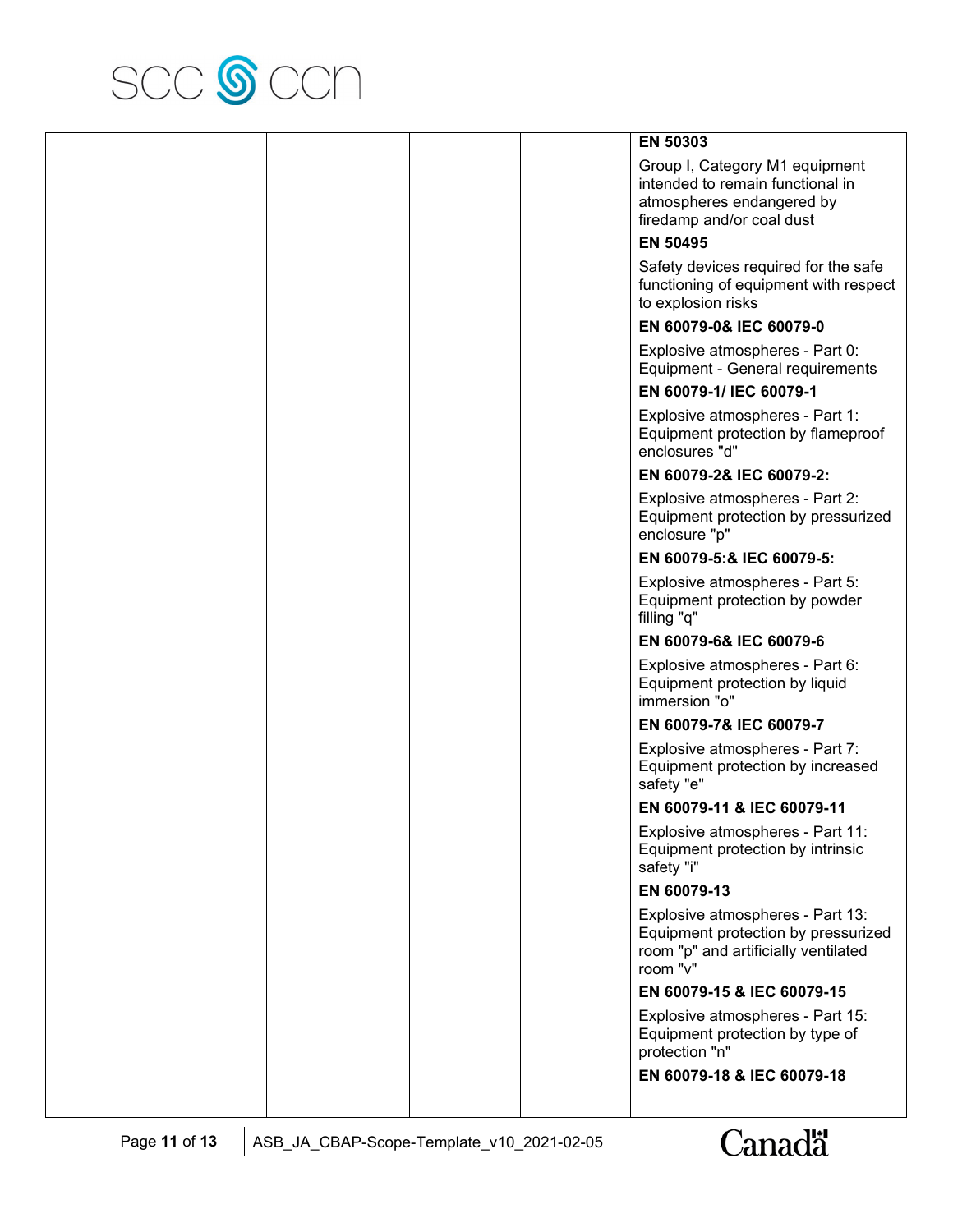

|  |  | Explosive atmospheres - Part 18:<br>Equipment protection by<br>encapsulation "m"                                                         |
|--|--|------------------------------------------------------------------------------------------------------------------------------------------|
|  |  | EN 60079-20-1 & IEC 60079-20-1                                                                                                           |
|  |  | Explosive atmospheres - Part 20-1:<br>Material characteristics for gas and<br>vapour classification - Test methods<br>and data           |
|  |  | EN 60079-25 & IEC 60079-25                                                                                                               |
|  |  | Explosive atmospheres - Part 25:<br>Intrinsically safe electrical systems                                                                |
|  |  | EN 60079-26 & IEC 60079-26                                                                                                               |
|  |  | Explosive atmospheres - Part 26:<br><b>Equipment with Equipment</b><br>Protection Level (EPL) Ga                                         |
|  |  | EN 60079-27                                                                                                                              |
|  |  | Explosive atmospheres - Part 27:<br>Fieldbus intrinsically safe concept<br>(FISCO)                                                       |
|  |  | EN 60079-28 & IEC 60079-28                                                                                                               |
|  |  | Explosive atmospheres - Part 28:<br>Protection of equipment and<br>transmission systems using optical<br>radiation                       |
|  |  | EN 60079-29-1 & IEC 60079-29-1                                                                                                           |
|  |  | Explosive atmospheres - Part 29-1:<br>Gas detectors - Performance<br>requirements of detectors for<br>flammable gases                    |
|  |  | EN 60079-29-4 & IEC 60079-29-4                                                                                                           |
|  |  | Explosive atmospheres - Part 29-4:<br>Gas detectors - Performance<br>requirements of open path detectors<br>for flammable gases          |
|  |  | EN 60079-30-1, IEC 60079-30-1, EN<br>60079-30-1, IEC/IEEE 60079-30-1                                                                     |
|  |  | Explosive atmospheres - Part 30-1:<br>Electrical resistance trace heating -<br>General and testing requirements                          |
|  |  | EN 60079-31 & IEC 60079-31                                                                                                               |
|  |  | Explosive atmospheres - Part 31:<br>Equipment dust ignition protection by<br>enclosure "t"                                               |
|  |  | EN 60079-35-1 & IEC 60079-35-1                                                                                                           |
|  |  | Explosive atmospheres - Part 35-1:<br>Caplights for use in mines<br>susceptible to firedamp - General<br>requirements - Construction and |